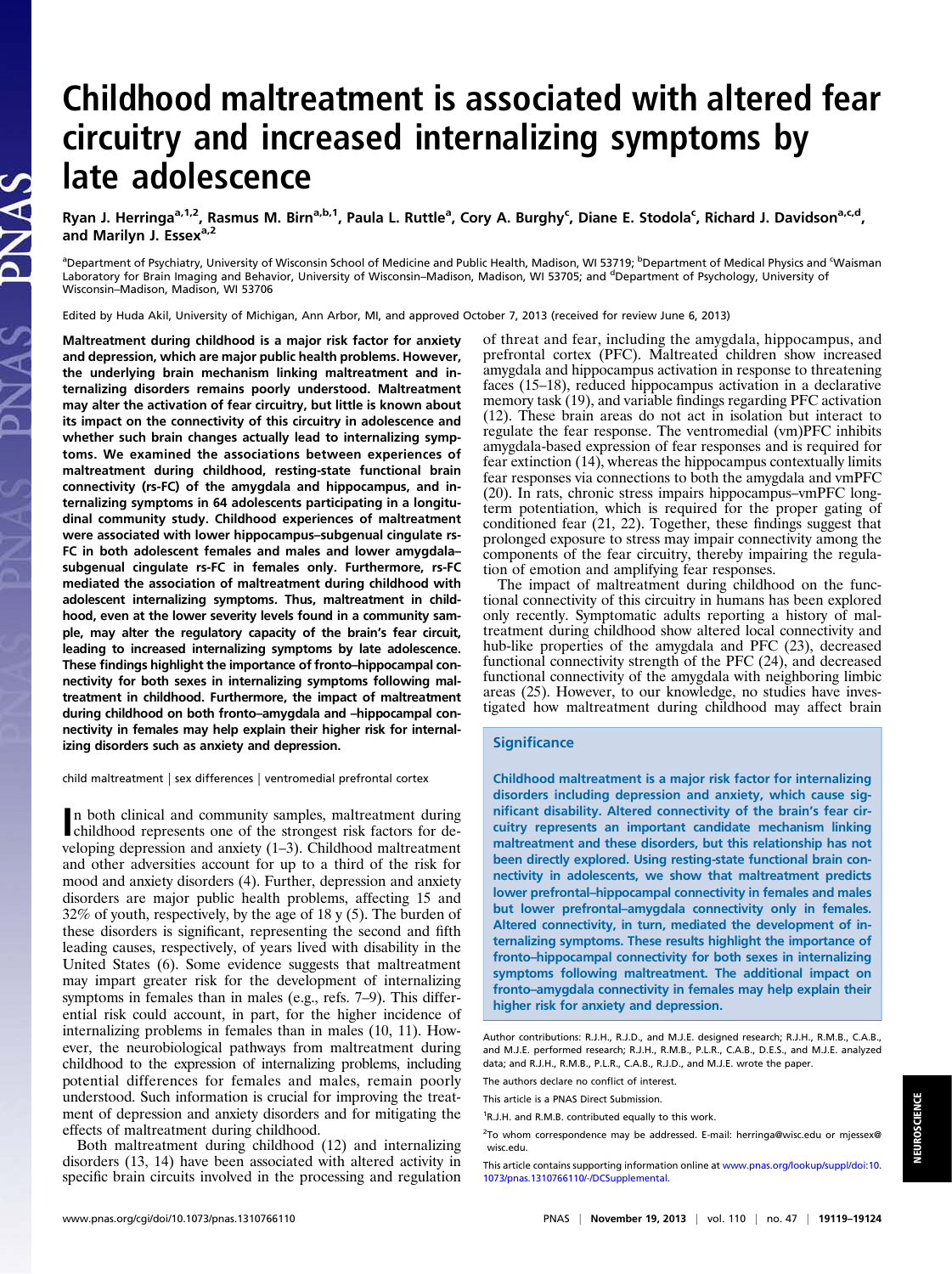functional connectivity in adolescence, and none have included connectivity of the hippocampus, a key node in the fear-regulatory network. Furthermore, no studies have investigated which, if any, of these differences in connectivity may mediate the link between maltreatment during childhood and the development of internalizing symptoms. Finally, no published work has investigated sex differences in the alterations in functional connectivity related to maltreatment during childhood that may lead to the increased rates of internalizing disorders seen in females.

We addressed these knowledge gaps by examining the associations between experiences of maltreatment in childhood, resting-state brain functional connectivity (rs-FC), and internalizing symptoms in a group of 64 late adolescents (30 female; age 18 y) who had been followed longitudinally from birth as part of the Wisconsin Study of Families and Work. Experiences of maltreatment were assessed via the Childhood Trauma Questionnaire (CTQ) (26) completed at age 18 y. As expected, adolescent reports of experiences of maltreatment in childhood were significantly and substantially associated with earlier maternal reports of family stress during late childhood and early adolescence ([SI Methods](http://www.pnas.org/lookup/suppl/doi:10.1073/pnas.1310766110/-/DCSupplemental/pnas.201310766SI.pdf?targetid=nameddest=STXT) and [Table S1\)](http://www.pnas.org/lookup/suppl/doi:10.1073/pnas.1310766110/-/DCSupplemental/pnas.201310766SI.pdf?targetid=nameddest=ST1). We then examined the correlation of experiences of maltreatment in childhood with seed-based rs-FC of the hippocampus and amygdala. We predicted that maltreatment during childhood would be associated with decreased connectivity of the hippocampus and amygdala with the vmPFC. Next, we investigated whether altered rs-FC mediated the association of maltreatment during childhood and persistent adolescent internalizing symptoms (anxiety and depression symptoms averaged across four annual assessments at ages 15–18 y). Finally, we predicted that these associations would be stronger for females, given known sex differences in the development and stress sensitivity of the amygdala and hippocampus (11) and our prior study in this sample linking family stress during infancy and cortisol levels during childhood with adolescent amygdala–vmPFC rs-FC in girls but not in boys (27).

#### Results

All results of rs-FC analysis associated with experiences of maltreatment in childhood are displayed in Table 1. Here we feature rs-FC findings that also were predictive of adolescent internalizing symptoms. Additional connectivity findings that were not predictive of internalizing symptoms are detailed in *[SI Methods](http://www.pnas.org/lookup/suppl/doi:10.1073/pnas.1310766110/-/DCSupplemental/pnas.201310766SI.pdf?targetid=nameddest=STXT)*.

### Experiences of Maltreatment in Childhood and Adolescent Amygdala

**rs-FC.** Across all participants, experiences of maltreatment in childhood predicted lower connectivity  $(R^2 = 0.27)$  between the right amygdala and the vmPFC, specifically the subgenual anterior cingulate cortex (sgACC, Brodmann area 25) (Fig. 1A and Table 1). A similar association was found with the left amygdala but did not survive multiple comparison correction (cluster size = 62 voxels). The association of experiences of maltreatment in childhood with right amygdala–sgACC connectivity remained statistically significant when controlling for the afternoon cortisol level in childhood (age 4.5 y), which in our prior study (27) mediated the association between family stress during infancy and resting connectivity between the amygdala and a more anterior portion of the vmPFC (Fig. 2). Sex differences were examined by ANCOVA on the extracted rs-FC values. Results revealed a significant sex by CTQ score interaction  $(F_{1,60} = 4.20, P = 0.045)$ . The association of CTQ score with amygdala–sgACC rs-FC was driven entirely by females ( $R^2 = 0.59$  and 0.03 for females and males, respectively), even though the CTQ scores of the two sexes were quite similar  $(t_{62} = 0.85, P = 0.40)$ . These findings remained significant when controlling for adolescent current life stress (CTQ score main effect:  $F_{1,59} = 17.44$ ,  $P < 0.001$ ; sex–CTQ score interaction:  $F_{1,59} = 3.94$ ,  $P = 0.05$ ). The CTQ score also significantly predicted amygdala rs-FC to postcentral gyrus and dorsolateral PFC, but these connectivity results did not predict adolescent internalizing symptoms (see below and *[SI Methods](http://www.pnas.org/lookup/suppl/doi:10.1073/pnas.1310766110/-/DCSupplemental/pnas.201310766SI.pdf?targetid=nameddest=STXT)*).

Experiences of Maltreatment in Childhood and Adolescent Hippocampus rs-FC. Childhood experiences of maltreatment predicted lower connectivity between the left hippocampus and the sgACC across all participants ( $R^2 = 0.39$ ) (Fig. 1B and Table 1). Analysis of extracted rs-FC values in an ANCOVA revealed only a main effect of CTQ score  $(F_{1,60} = 36.69, P_{2} < 0.001)$ , with similar associations in females and males  $(R^2 = 0.45)$  and 0.34 respectively). This finding remained significant when controlling for adolescent current life stress (CTQ score main effect:  $F_{1,59}$  = 33.32,  $P < 0.001$ ). No significant associations were found between CTQ score and right hippocampus connectivity.

Experiences of Maltreatment in Childhood, Adolescent rs-FC, and Internalizing Symptoms. We next investigated the association of experiences of maltreatment during childhood with adolescent internalizing symptoms, considering potential sex differences and mediating effects of rs-FC. ANCOVA revealed that there was no statistically significant sex by CTQ score interaction ( $F_{1,60} = 1.94$ ,  $P = 0.17$ ); rather, both CTQ score  $(F_{1,60} = 11.35, P = 0.001)$  and sex ( $F_{1,60} = 4.24$ ,  $P = 0.04$ ) were significant predictors of internalizing symptoms. As expected, higher CTQ scores predicted more internalizing symptoms, and females had higher levels of internalizing symptoms than males (average  $2.50 \pm 0.55$  and  $1.99 \pm 0.53$ , respectively). Of the rs-FC regions associated with CTQ score, bivariate correlations revealed that only amygdala– and hippocampus–sgACC rs-FC significantly predicted adoles-cent internalizing symptoms ([SI Methods](http://www.pnas.org/lookup/suppl/doi:10.1073/pnas.1310766110/-/DCSupplemental/pnas.201310766SI.pdf?targetid=nameddest=STXT) and [Table S2\)](http://www.pnas.org/lookup/suppl/doi:10.1073/pnas.1310766110/-/DCSupplemental/pnas.201310766SI.pdf?targetid=nameddest=ST2). These results indicated that only amygdala– and hippocampus–sgACC rs-FC were potential mediators of the link between CTQ score and adolescent internalizing symptoms; thus these links became the focus of subsequent path-model analyses.

Using structural equation modeling (SEM), we then examined the mediating effects of amygdala– and hippocampus–sgACC rs-FC on the association between CTQ score and internalizing symptoms, as well as possible sex differences. Amygdala–sgACC connectivity and hippocampus–sgACC connectivity were highly correlated  $(r = 0.52, P < 0.001)$ . Thus, to reduce problems of multicollinearity that occur when both connectivity measures are included in the same model, we constructed two independent (uncorrelated) measures that distinguish the total connectivity, or what the amygdala– and hippocampus–sgACC measures share in common (i.e., the sum of the two connectivity measures), from what differentiates them (i.e., amygdala–sgACC minus hippocampus–sgACC). For both females and males, maltreatment

Table 1. Summary of adolescent rs-FC estimates with amygdala and hippocampus seeds as predicted by experiences of maltreatment during childhood (CTQ total score)

| Seed             | Identified cluster | Talairach coordinates | Peak t  | Volume, µL |
|------------------|--------------------|-----------------------|---------|------------|
| Left hippocampus | sgACC (BA 25)      | $2, 22, -6$           | $-4.67$ | 1.304      |
| Left amygdala    | R. PCG (BA 4)      | $22, -32, 28$         | $-4.53$ | 2.912      |
|                  | L. dlPFC (BA 10)   | $-36, 50, 20$         | 4.80    | 1,176      |
| Right amygdala   | sqACC (BA 25)      | $28, -24, 38$         | $-4.73$ | 976        |
|                  | R. PCG (BA 4)      | $2, 18, -10$          | $-4.22$ | 1,080      |

Results were significant at  $P < 0.05$  with family-wise error correction at the whole-brain level. Note that the CTQ score also predicted lower connectivity between left amygdala and sgACC, but this prediction did not survive family-wise error correction.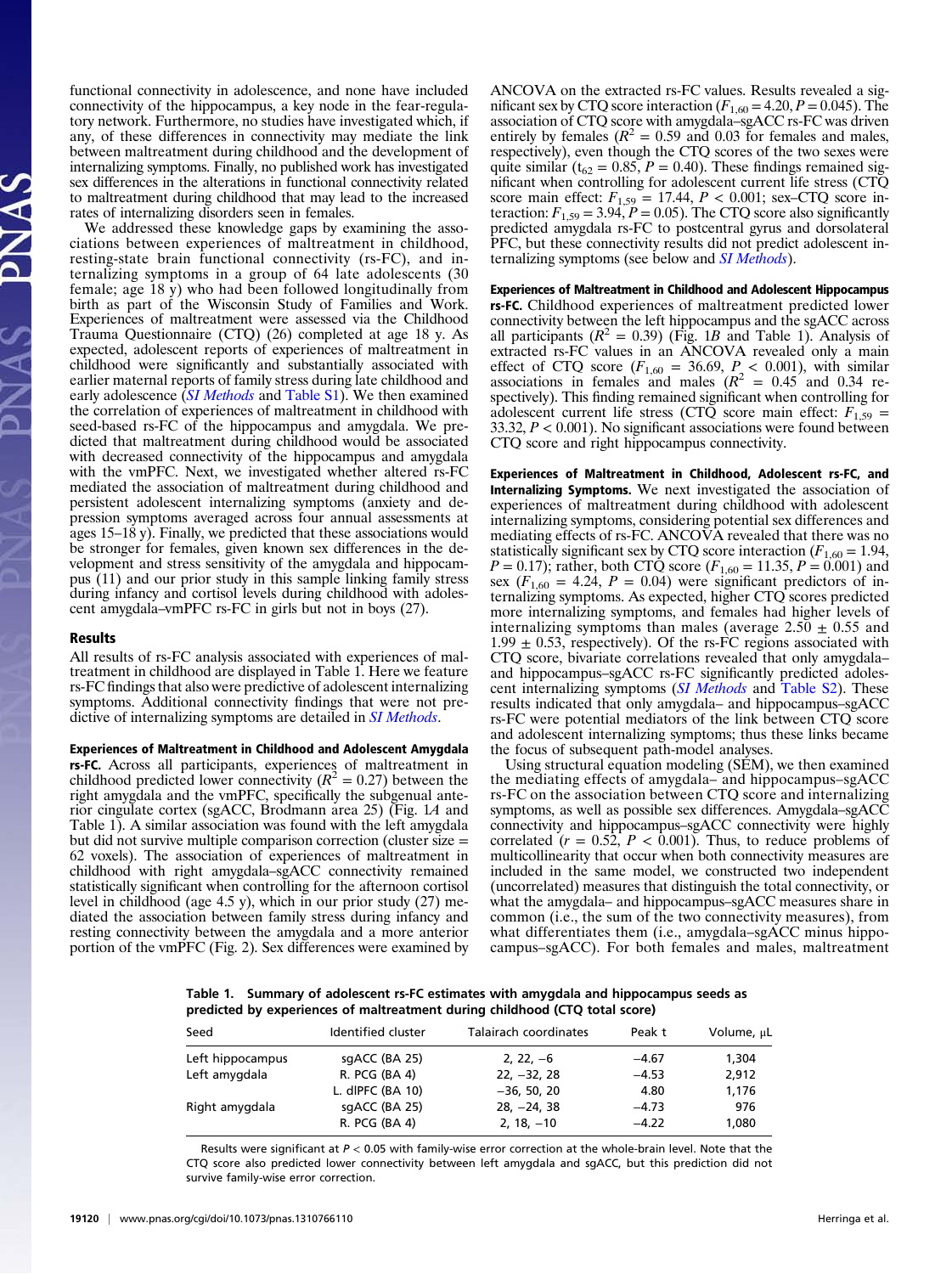

experiences predicted lower total rs-FC of the amygdala and hippocampus to sgACC, and the lower rs-FC in turn mediated the association of maltreatment experiences with internalizing symptoms (Fig. 3). However, the mediating effect of differential connectivity was moderated by sex. In males, maltreatment experiences predicted lower rs-FC primarily between the hippocampus and sgACC, predicting greater internalizing symptoms; in females, maltreatment experiences predicted lower rs-FC between both the hippocampus and the sgACC and the amygdala and the sgACC, again predicting greater internalizing symptoms (Figs. 3 and 4). Reversal of this model (CTQ score→internalizing→functional connectivity) yielded poor model fit and decreased fit statistics, suggesting that altered rs-FC mediates internalizing symptoms but not the reverse (Methods).

#### Discussion

Our study details findings suggesting a direct neural mechanism mediating the link between childhood experiences of maltreatment and the development of anxiety and depressive symptoms in adolescence. This neural mechanism involves altered connectivity within the brain's fear-regulatory circuit including the hippocampus, amygdala, and sgACC. The sgACC, as part of the vmPFC, is a putative homolog of the rat infralimbic (IL) cortex, which mediates recall of fear extinction by suppressing amygdala-based fear responses through activation of inhibitory intercalated neurons in the amygdala (14). Consistent with rodent



Fig. 2. In girls, experiences of maltreatment during childhood remain negatively correlated with amygdala–sgACC connectivity when cortisol values at age 4.5 y are included in the model (A). In addition, experiences of maltreatment and cortisol values at age 4.5 y are associated with amygdala connectivity to different regions of the vmPFC  $(B)$ .

Fig. 1. Childhood experiences of maltreatment predict lower rs-FC of the amygdala and hippocampus  $(n = 64; 30$  female). (A) CTQ scores negatively correlated with rs-FC between the right amygdala and sgACC across all participants. This association was specific to females (scatterplots, Right). (B) CTQ scores negatively correlated with rs-FC between the left hippocampus and sgACC in all participants. This association was present in both females and males (scatterplots, Right). Seed regions are displayed in the left panels. Connectivity results are displayed at  $P < 0.05$ , family-wise error corrected at the whole brain level.

data, fear-extinction studies in humans demonstrate increased activation of the vmPFC during fear-extinction learning and recall (14, 28). In humans, the sgACC also is involved more broadly in the automatic (nonconscious) regulation of negative affect. sgACC activation has been observed with the induction of sadness and the recall of traumatic events, and persistent hyperactivation has been observed in clinical depression (29). Furthermore, exogenous glucocorticoids reduce sgACC activation and simultaneously increase arousal to sadness-invoking stimuli in healthy individuals (30). Consistent with these findings, both adolescents and adults with anxiety disorders show reduced sgACC activation when appraising their own fear (31). Within this framework, maltreatment-associated uncoupling of the amygdala and sgACC may result in impaired modulation of negatively valenced emotional responses, including a failure to extinguish fear responses in the absence of threat.

Maltreatment-associated uncoupling of the hippocampus and sgACC may lead to additional disruptions in the regulation of negative affect. In this case, impaired communication between the hippocampus and sgACC may reduce contextual gating of the expression of conditioned fear, leading to more generalized and persistent negative affect states. In rodents, both the IL cortex and hippocampus are required for the recall of fearextinction memory (22, 32, 33), which involves enhanced synaptic plasticity between the hippocampus and medial PFC (mPFC) (21, 34). Furthermore, chronic stress in rodents blocks extinctionrelated enhancement of hippocampus–mPFC plasticity and the recall of fear extinction (21). Our findings are consistent with this effect and suggest that experiences of maltreatment during childhood may reduce the capacity of the hippocampus to engage PFC-mediated recall of fear extinction, thereby leading to greater internalizing symptoms.

The uncoupling of the hippocampus and sgACC associated with maltreatment in childhood also may have relevance for emotional disorders such as posttraumatic stress disorder (PTSD). Adult PTSD has been characterized by impaired fear extinction recall and lower activation of the hippocampus and vmPFC during extinction recall (20, 35). Interestingly, adult trauma (combat) exposure actually increases hippocampus–vmPFC connectivity, whereas failure to increase this connectivity was associated with PTSD symptoms (36). Together with our findings, this observation suggests that fronto–hippocampal connectivity may be uniquely vulnerable to trauma exposure during development. The failure of this circuit to modulate fear and anxiety responses contextually would be expected to lead to internalizing symptoms as observed in our sample. In addition, impairments in hippocampal connectivity induced by maltreatment in childhood may place the brain at further risk following subsequent adult trauma by reducing the capacity of the brain to engage this fear-gating circuit appropriately.

Of note, our study did not reveal any significant associations between maltreatment experiences in childhood and amygdala/ hippocampus connectivity to the dorsal anterior cingulate cortex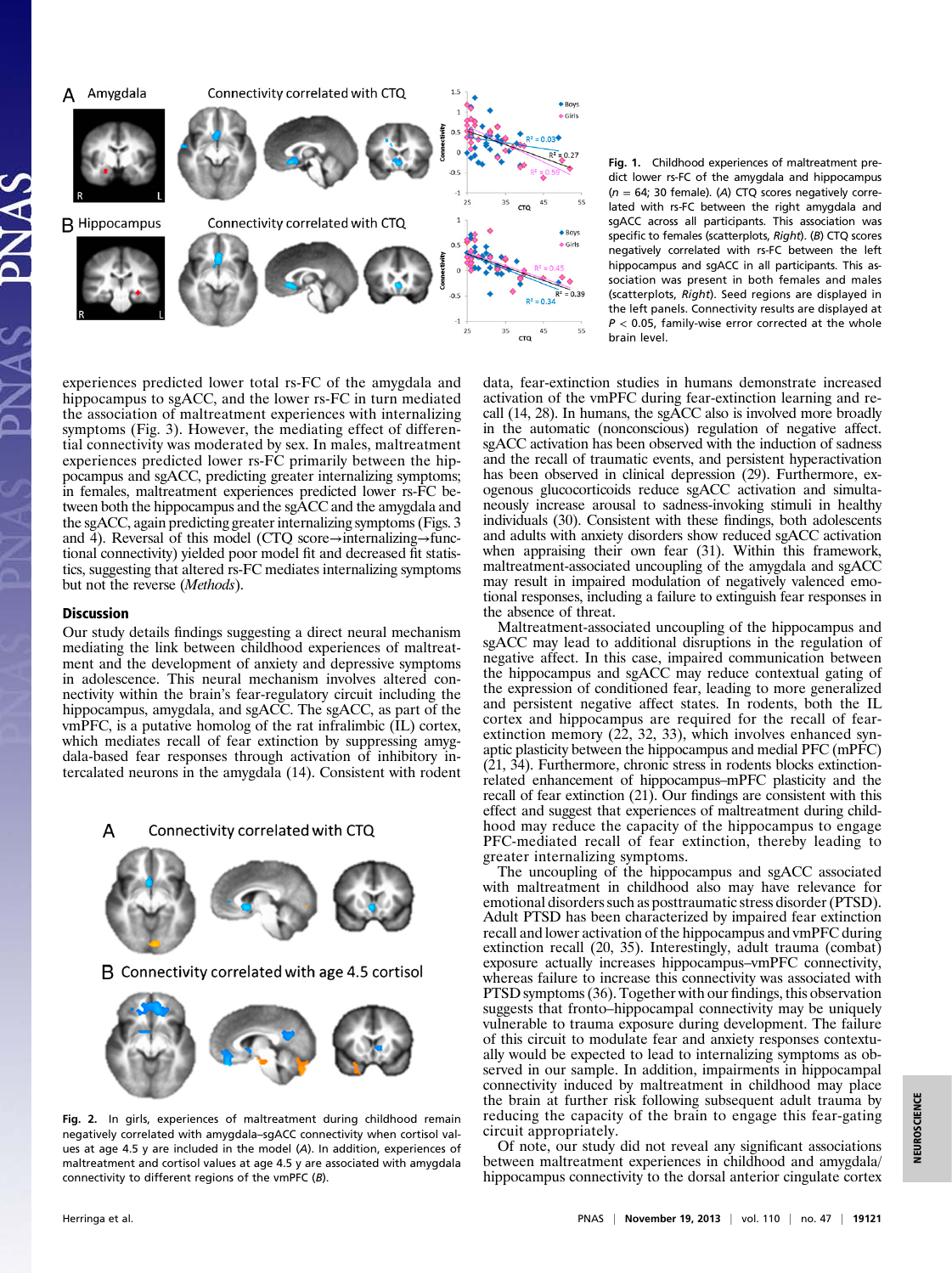

Fig. 3. SEM examining the effect of rs-FC in mediating between childhood experiences of maltreatment (measured by CTQ scores) and internalizing symptoms at age 18 y, as moderated by sex. Connectivity variables included total connectivity of the amygdala and hippocampus to sgACC and differential connectivity (the difference between the amygdala– and hippocampus–sgACC scores) to examine overall and relative effects of each region. Models are shown by sex in Fig. 4.

(dACC), even at an uncorrected  $P = 0.001$ . The dACC is a putative homolog of the rat prelimbic (PL) cortex which, in contrast to the IL cortex, facilitates the expression of conditioned fear via excitatory connections to the basolateral amygdala (33, 37). In human studies, the dACC shows greater activation during acquisition and expression of fear (14). dACC activation to threat is associated with both childhood and adult exposure to trauma (38), and increased dACC–amygdala connectivity has been observed following combat exposure in adults (39, 40). Our findings suggest that maltreatment experiences were associated more strongly with impaired vmPFC connectivity. However, it is possible that abnormalities in dACC connectivity would emerge with additional task provocation, as in the studies cited above, or with greater levels of maltreatment than were observed in this community sample.

Childhood experiences of maltreatment also were associated with altered connectivity between the amygdala and other brain regions, including lower connectivity to the postcentral gyrus and greater connectivity to dlPFC. However, none of these other areas mediated the development of internalizing symptoms. Thus, the functional significance of altered connectivity in these areas remains unclear at this time. Further studies would be warranted to explore their potential relevance to other psychiatric domains such as externalizing symptoms.

Our study also has revealed sex differences in the neural impact of exposure to maltreatment during childhood. Specifically, our results suggest that at the neural level females are more vulnerable to childhood experiences of maltreatment, because in females these experiences impact both the amygdala– and hippocampal–sgACC regulatory pathways. In contrast, in males maltreatment during childhood appeared to impact only the hippocampus–sgACC pathway. This "double hit" in females may explain, in part, their higher levels of internalizing symptoms in our sample and the broadly observed greater risk for anxiety and depression in females. The amygdala and hippocampus are known to exhibit sex differences in their developmental trajectories that could confer differing vulnerability to experiences of maltreatment. Initial studies using linear modeling suggested that, between the ages of 4–18 y, the amygdala has a more extended period and greater rate of growth in males, whereas the hippocampus has a more extended period and greater rate of growth in females (41, 42). More recent work using nonlinear modeling and a wider age range (1 mo to 25 y) revealed greater rates of growth for both amygdala and hippocampus in females during the first several years of life, with sex differences in the period of growth only in the amygdala (i.e., longer for males) (43). Periods of rapid brain maturation are particularly sensitive to the negative effects of early experiences  $(44)$  and may account

for the greater neural impact of maltreatment in females by affecting functional connectivity of both the amygdala and hippocampus with the sgACC. In addition, prolonged amygdala growth in males may confer greater protection in terms of neuroplasticity following repeated stress, perhaps allowing sgACC– amygdala connectivity to remain more intact in males.

Sex differences in white matter development also may have particular relevance for our functional connectivity findings. Males have more rapid increases in white matter volume during development (45) and have greater structural integrity in white matter tracts connecting the vmPFC and amygdala/hippocampus (46, 47). These differences may confer greater protection in males following maltreatment experiences, although this hypothesis would require further study.

Aside from the period and rate of growth, the amygdala, hippocampus, and sgACC also may exhibit inherent sex differences in sensitivity to stress. Unfortunately there is very little work in humans (especially developmentally) directly examining this question. A meta-analysis of volumetric brain studies of PTSD revealed that exposure to trauma had a relatively greater effect on hippocampal volume in males than in females (48). Consistent with this finding, animal studies have shown that chronic stress impairs neurogenesis and causes dendritic retraction in the hippocampus, along with spatial memory deficits, to a much greater degree in adult male than in female rats (49). These sex differences in sensitivity to the effects of chronic stress may reflect, in part, the effects of estrogen, which exhibits



Fig. 4. SEM examining the effect of functional connectivity in mediating between childhood experiences of maltreatment (measured by CTQ scores) and adolescent internalizing symptoms in girls (A) and boys (B). Connectivity variables included both total connectivity of the amygdala and hippocampus to sgACC and differential connectivity (the difference between the amygdala– and hippocampus–sgACC scores) to examine overall and relative effects of each region. (A) In girls, lower total functional connectivity of the amygdala and hippocampus to sgACC mediated the association between CTQ scores and internalizing symptoms. Lower amygdala–sgACC connectivity (i.e., a lower differential score) contributed more substantially to the association between CTQ scores and internalizing symptoms. (B) In boys, findings were similar except that lower hippocampus–sgACC connectivity (i.e., a higher differential score) contributed more substantially to this effect. The full model with moderation by sex is shown in Fig. 3.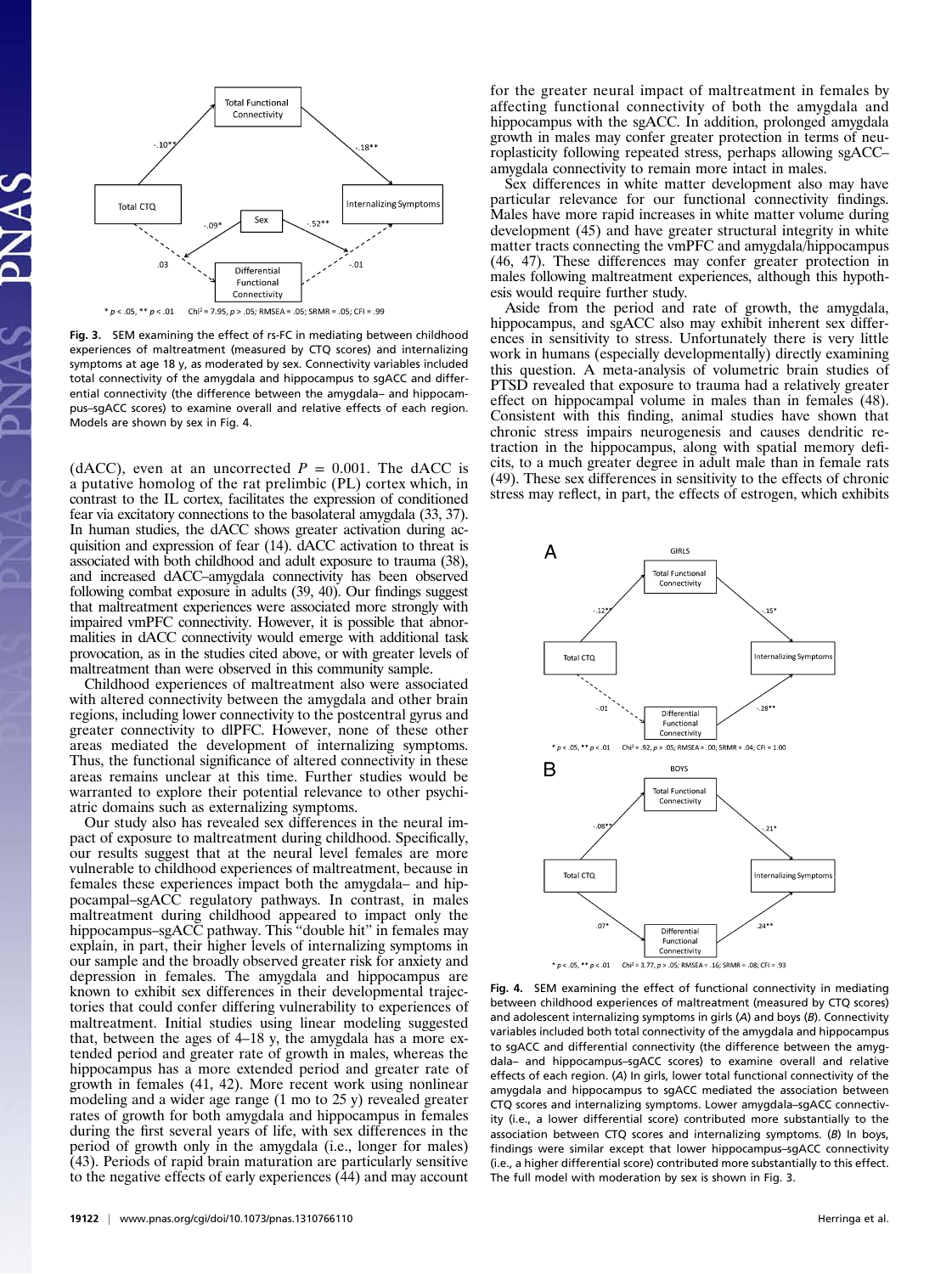a number of neuroprotective effects in the hippocampus (49, 50). However, in our sample, maltreatment during childhood showed similar associations with hippocampal rs-FC in both males and females. One possibility is that the greater vulnerability of the male hippocampus to stress may be counterbalanced by greater structural connectivity between the vmPFC and hippocampus in males, yielding similar effects for both sexes in terms of the functional connectivity in this pathway. Even less is known about sex differences in the impact of stress on the amygdala and PFC. Chronic stress increases dendritic arborization of the amygdala and decreases arborization of the PFC in male rats, but there are few such studies in female rats (49, 51). In humans, structural connectivity between the vmPFC and amygdala/hippocampus is reduced in children who have suffered early neglect/maltreatment (52, 53), but whether there are sex differences in the effects of stress on these white matter tracts remains unclear. Ultimately, more studies exploring developmental sex differences in the sensitivity of these brain regions and their connecting fibers to stress will be needed in humans as well as in animal models.

The results of this study suggest important brain pathways linking maltreatment in childhood to the development of anxiety and depression. Strengths of the study include the relatively large sample size, longitudinal design, and the inclusion of measures of adolescent brain connectivity. However, there are potential caveats regarding these findings. First, it is possible that altered brain connectivity represents a preexisting factor (trait) for vulnerability to experiences of maltreatment or for the development of internalizing symptoms. Although our path modeling suggests otherwise, it will be important in future studies to supplement this type of data with earlier brain measures, before maltreatment has occurred, to address this question. Second, connectivity measures based on the resting state may not be equivalent to those obtained during a task. On the other hand, resting-state analysis avoids task performance as a potential confound. Finally, although our data suggest strong developmental sensitivities to trauma exposure in the fear circuit, it will be important in future work to tease out more precisely which developmental periods are the most vulnerable in different brain areas and how these periods may differ by sex.

In conclusion, the current data suggest a direct neural mechanism, via altered connectivity of the brain's fear circuitry, by which experiences of maltreatment during childhood lead to anxiety and depressive symptoms by late adolescence. These findings highlight the importance of sgACC–hippocampal connectivity for both sexes in internalizing symptoms following maltreatment in childhood. Furthermore, the impact of maltreatment in childhood on both sgACC–amygdala and –hippocampal connectivity in females may help explain their higher risk for internalizing disorders such as anxiety and depression. We observed these associations even with the relatively low levels of maltreatment experiences found in a community sample. These results suggest that maltreatment, even below the threshold of reportable childhood maltreatment, leads to significant changes in the brain's emotion-regulating circuitry. These findings will help point the way to new and developmentally sensitive interventions following maltreatment with the goal of averting the development of internalizing disorders, which are major public health problems. Our findings also suggest that additional or more extensive interventions may be needed to help female victims recover from the many deleterious effects of maltreatment during childhood.

# Methods

**Participants.** Participants were 64 adolescents [30 female; age 18.79  $\pm$  0.19 y (mean  $\pm$  SD)] from the larger Wisconsin Study of Families and Work (originally the Wisconsin Maternity Leave and Health Project) (54). For further details see [SI Methods](http://www.pnas.org/lookup/suppl/doi:10.1073/pnas.1310766110/-/DCSupplemental/pnas.201310766SI.pdf?targetid=nameddest=STXT).

Behavioral Measures. Experiences of maltreatment during childhood were assessed by self-report at the age of 18 y using the CTQ (26). The total CTQ score (sum of physical abuse and neglect, emotional abuse and neglect, and sexual abuse) was used in the analyses. Variance in the CTQ score was driven most strongly by emotional abuse and neglect (Subscore means: emotional abuse 6.83  $\pm$  2.45, emotional neglect 8.06  $\pm$  2.53, physical abuse 5.33  $\pm$  0.82, physical neglect 5.73  $\pm$  1.23, sexual abuse 5.69  $\pm$  2.58). Maternal reports of earlier childhood stress were based on averages for three developmental periods: infancy/preschool, late childhood (age 9–11 y), and early/midadolescence (age 13–15 y). Maternal stress measures included maternal depression, negative parenting, marital conflict/family anger, maternal role overload, and financial stress (54). Adolescent anxiety and depression symptoms were assessed four times annually from ages 15–18 y via selfreport with the adolescent version of the MacArthur Health and Behavior Questionnaire (HBQ) (55), a well-validated measure of mental health, physical health, and social and academic functioning. Of interest for the current analysis were the HBQ subscales measuring symptoms of anxiety and depression, which were averaged across the 4 y to provide a measure of persistent internalizing symptoms. Finally, current adolescent life stress was indexed using a 61-item life-events inventory modeled on the Adolescent Perceived Events Scale (56) and the Life Experiences Survey (57). Events covered age-appropriate life domains (e.g., relationships, change in parental marital status or finances, serious illnesses and deaths). The current analyses include the summed impact of negative events in the past 6 mo.

Imaging Data Acquisition and Processing. Structural and resting-state functional images were collected on a 3T MRI scanner (GE Discovery MR750) with an eight-channel RF head coil array. Data preprocessing was conducted with Analysis of Functional and Neural Images (AFNI) and FMRIB Software Library software. For further details, see [SI Methods](http://www.pnas.org/lookup/suppl/doi:10.1073/pnas.1310766110/-/DCSupplemental/pnas.201310766SI.pdf?targetid=nameddest=STXT).

Functional Connectivity Analyses. rs-FC estimates were computed using a seed region-based approach. Binary masks of the left and right amygdala and hippocampus were defined in AFNI by placing spheres with a 4-mm radius at the locations of the amygdala and hippocampus. Participant connectivity maps were entered into two-tailed regressions (AFNI's 3dttest++) while covarying childhood experience of maltreatment (CTQ scores), childhood basal cortisol levels, and/or other behavioral variables of interest. Note that CTQ scores were not correlated with subject motion ([Table S3\)](http://www.pnas.org/lookup/suppl/doi:10.1073/pnas.1310766110/-/DCSupplemental/pnas.201310766SI.pdf?targetid=nameddest=ST3). At an individual voxel  $P < 0.001$ , a minimum cluster size of 111 voxels is required to have a corrected  $P \le 0.05$ . For further details, see [SI Methods](http://www.pnas.org/lookup/suppl/doi:10.1073/pnas.1310766110/-/DCSupplemental/pnas.201310766SI.pdf?targetid=nameddest=STXT).

Path Modeling. Mplus software (version 5.2, Muthén & Muthén, Los Angeles) was used to construct a structural equation model testing the mediating effects of brain connectivity in the association between childhood experiences of maltreatment and persistent internalizing symptoms. To test for mediation, both direct and indirect effects were examined. To determine if pathways differed in males and females, main and appropriate interactive effects of sex were included on all indirect pathways (58).

Because the measures of hippocampus–sgACC and amygdala–sgACC connectivity were highly correlated, including both in the model introduced potential problems of multicollinearity. To address this problem, we chose to conduct a principal components analysis specifying two independent (uncorrelated) components. This approach allowed us to isolate what the two measures had in common (i.e., the first component reflected total, or shared, connectivity) from what was different about them (i.e., the second component reflected differential connectivity, with a positive score reflecting increased amygdala connectivity and a negative score reflecting increased hippocampal connectivity). We chose this approach because we are equally interested in both connectivity measures; other approaches, such as residualization, would require us to attribute the shared variance arbitrarily to only one of the measures (e.g., including in the model hippocampus–sgACC connectivity and amygdala–sgACC connectivity residualized for hippocampus–sgACC connectivity, or vice versa). Given that previous analyses did not identify significant associations with any control variables, no additional predictors were included in the model because of unnecessary reductions in power. This model demonstrated good fit  $[\chi^2 =$ 7.95,  $P > 0.05$ , root mean square error of approximation (RMSEA) = 0.05, standardized root mean square residual (SRMR) =  $0.05$ , comparative fit index  $(CFI) = 0.99$ ) and accounted for 49.7% of the variance in persistent internalizing symptoms. Furthermore, this model revealed that experiences of maltreatment during childhood led to lower total connectivity, which in turn led to internalizing symptoms (Fig. 3). The differential pathway revealed significant sex interactions, suggesting that for boys the total connectivity findings were driven by less connectivity in the hippocampus–sgACC pathway (Figs. 3 and 4). Formal testing of both mediating pathways suggests significant mediating effects of connectivity (total connectivity estimate = 0.02,  $P < 0$  0.01; differential connectivity estimate = 0.04,  $P = 0.05$ ). Finally, because the timing in the measurement of connectivity and internalizing symptoms overlapped, a second SEM was constructed with the positions of internalizing symptoms and connectivity reversed. The fit statistics of this model were all within the unacceptable range,